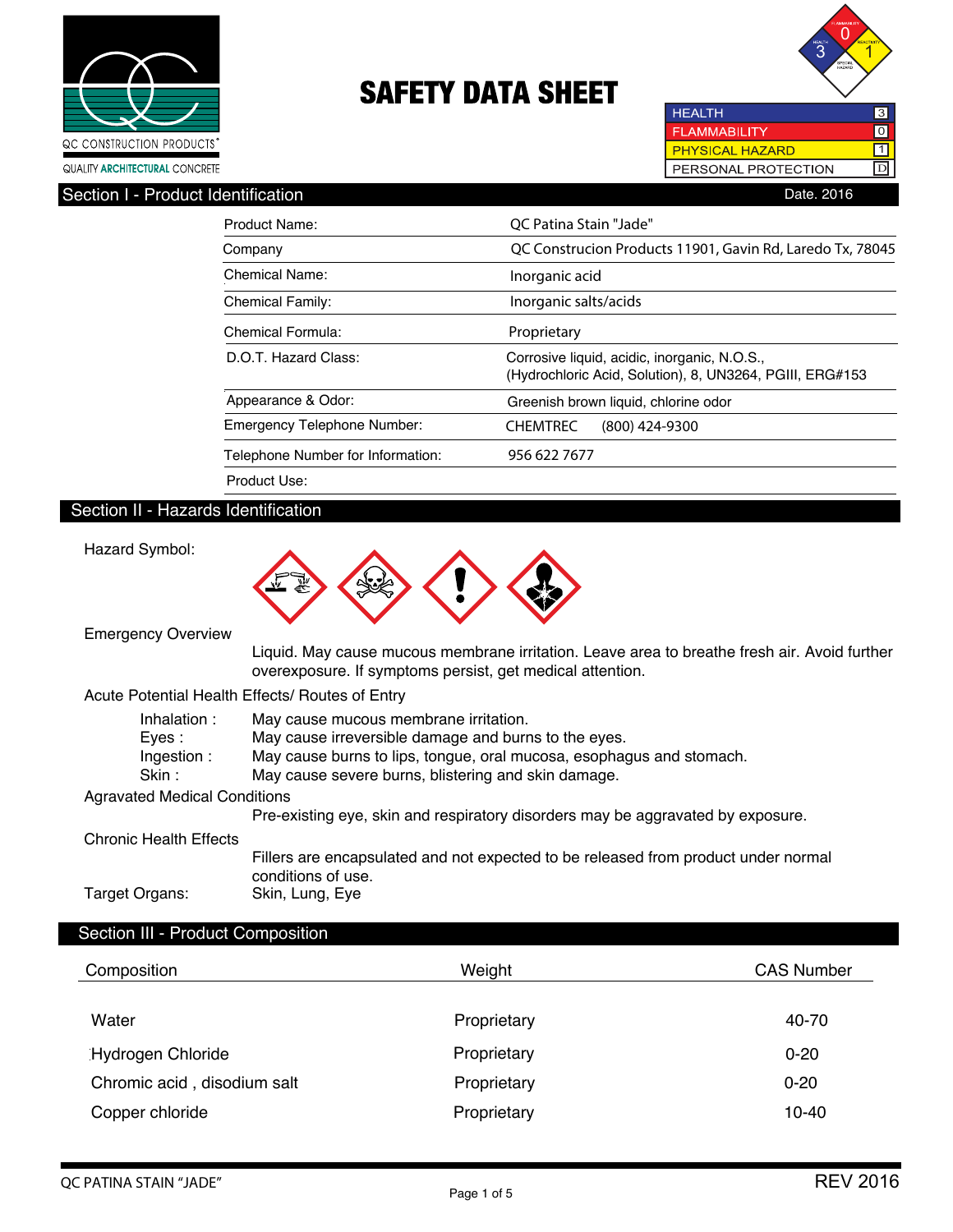#### Section IV - First Aid Measures

Get immediate medical attention for any significant overexposure.

Inhalation : Leave area to breathe fresh air. Avoid further overexposure. If symptoms persist, get medical attention.

Eye contact : Flush with water for at least 15 minutes while holding eye lids apart. Get medical attention immediately.

Skin contact : Remove from skin and immediately flush with water for 15 minutes. Get medical attention.

Ingestion : Get medical attention. Do not induce vomiting.

| <b>Section V - Fire Fighting Measure</b> |                                                                                                                                            |
|------------------------------------------|--------------------------------------------------------------------------------------------------------------------------------------------|
| Flash point :                            | Not available.                                                                                                                             |
| Method:                                  | Not available.                                                                                                                             |
| Lower explosion limit :                  | Not available.                                                                                                                             |
| Upper explosion limit :                  | Not available.                                                                                                                             |
| Autoignition temperature :               | Not available.                                                                                                                             |
| Extinguishing media:                     | This product is not expected to burn under normal conditions of use.                                                                       |
| Hazardous combustion products:           | Carbon monoxide, carbon dioxide, and nitrogen oxides.                                                                                      |
| Protective equipment for firefighters:   | Use accepted fire fighting techniques. Wear full firefighting protective<br>clothing, including self-contained breathing apparatus (SCBA). |
| Fire and explosion conditions :          | This product not expected to ignite under normal conditions of use.                                                                        |

#### Section VI - Accidental Release Measures

Neutralize with alkaline material. Do not store in steel drums. Absorb spill in sand, earth or other suitable material.

# Section VII - Handling and Storage

Personal Protection Equipment

Prevent inhalation of vapor, ingestion, and contact with skin eyes and clothing. Keep container closed when not in use. Precautions also apply to emptied containers. Change soiled work clothes frequently. Clean hands thoroughly after handling. Store under normal warehouse conditions in sealed containers. Do not store or use near food.

#### Section VIII - Exposure Controls / Personal Protection

**SAFETY FIRST** 

| Respiratory protection :  | Use full engineering controls before relying on personal protective equipment.                                                                                                                                        |
|---------------------------|-----------------------------------------------------------------------------------------------------------------------------------------------------------------------------------------------------------------------|
| Hand protection:          | Protect hands with impervious gloves.                                                                                                                                                                                 |
| Eye protection :          | Wear chemical safety goggles and/or face shield to prevent eye contact. Do not wear<br>contact lenses. Do not touch eyes with contaminated body parts or materials. Have eye<br>washing facilities readily available. |
| Skin and body protection: | Prevent contact with shoes and clothing. Use rubber apron and overshoes.                                                                                                                                              |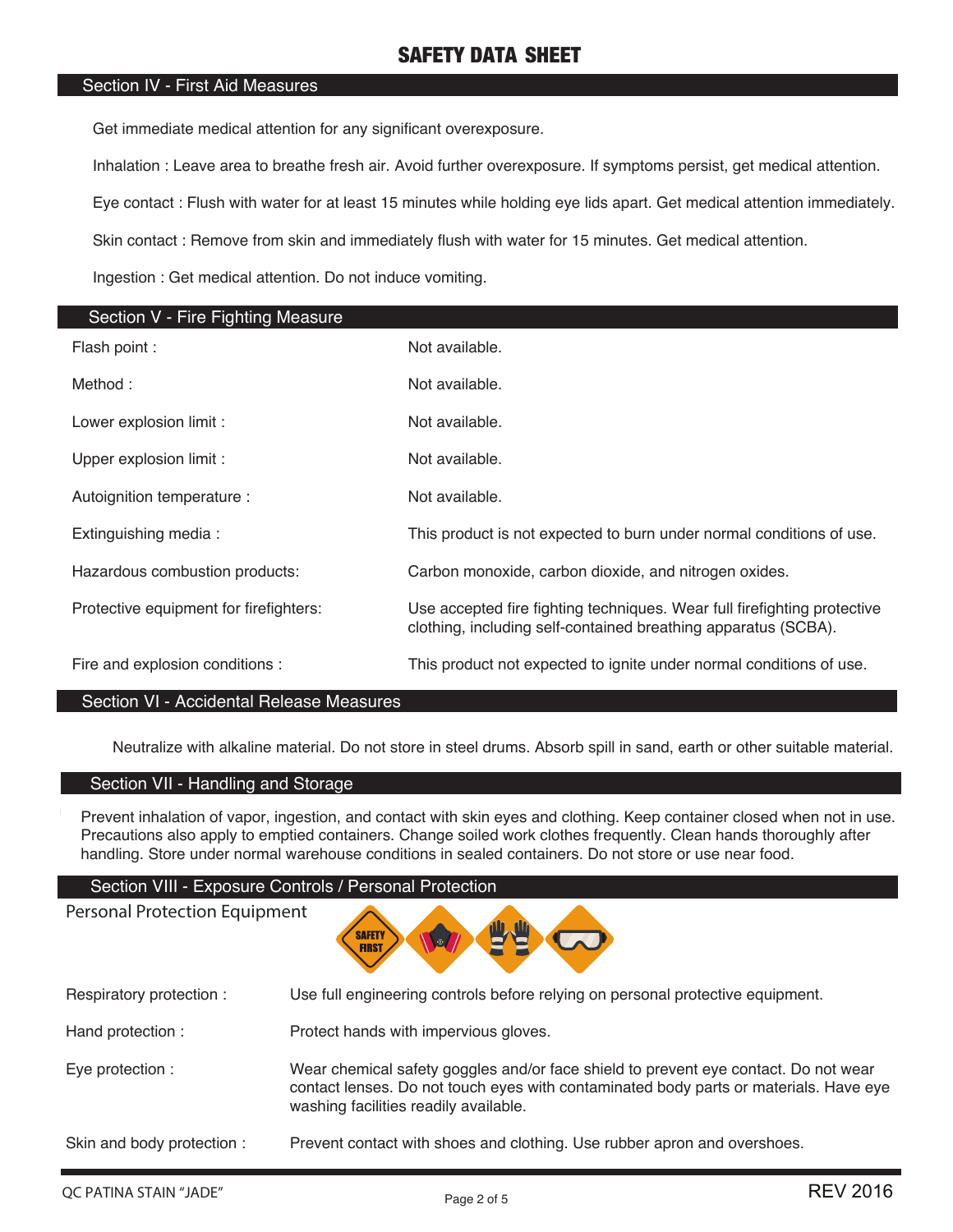| Section VIII - Exposure Controls / Personal Protection |  |  |  |  |
|--------------------------------------------------------|--|--|--|--|
|--------------------------------------------------------|--|--|--|--|

| Protective measures :  | Use professional judgment in the selection, care, and use.                                                    |
|------------------------|---------------------------------------------------------------------------------------------------------------|
| Engineering measures : | Not required under normal conditions of use. Use local exhaust when the general ventilation<br>is inadequate. |

**Work/Hygiene Practices**

**Exercise stringent hygiene practices to minimize exposure. If contact occurs, wash any body part with soap and water immediately. Wash hands after use, and before eating, drinking or smoking.**

| Chemical Name:   | CAS Number: | Regulatión: | Limit:           | Form: |
|------------------|-------------|-------------|------------------|-------|
| Ferrous Chloride | 7758-94-3   | ACGIH TWA:  | $1 \text{ ma/m}$ | Fe    |

### Section IX - Physical and Chemical Properties

| Form:                | Liquid         |
|----------------------|----------------|
| Color:               | Jade           |
| Odor:                | Pungent        |
| $pH$ :               | < 1            |
| Vapour pressure :    | Not available. |
| Vapor density:       | Not available. |
| Melting point/range: | Not available. |
| Freezing point:      | Not available. |
| Boiling point/range: | Not available. |
| Water solubility:    | Not available. |
| Specific Gravity:    | 1.1344         |
| % Volatile Weight:   | 78.3 %         |

#### Section X - Reactivity / Estability

**Substances to avoid : Metal.Strong bases.Oxidizing agents.**

**Stability : Stable**

**Hazardous polymerization : Will not occur.**

# Section XI - Toxicological Information

**Hydrogen chloride, CAS-No.: 7647-01-0**

**Acute oral toxicity (LD-50 oral) 900 mg/kg ( Rabbit ) Acute inhalation toxicity (LC-50) 3,124 mg/l for 1 h ( Rat ) 1,108 mg/l for 1 h ( Mouse ) Acute dermal toxicity (LD-50 dermal) 1,449 mg/kg ( Mouse )**

Section XII - Ecological Information

**No Data Available**

| Section XIII - Disposal Considerations |                                                                                                                                                                                                                        |
|----------------------------------------|------------------------------------------------------------------------------------------------------------------------------------------------------------------------------------------------------------------------|
| <b>RCRA Class:</b>                     | D007: Reportable Quantity = 10 lbs. Chromium                                                                                                                                                                           |
|                                        | This classification applies only to the material as it was originally produced.                                                                                                                                        |
| Disposal Method:                       | Subject to hazardous waste treatment, storage, and disposal requirements under<br>RCRA. Recycle or incinerate waste at EPA approved facility or dispose of in compliance with federal,<br>state and local regulations. |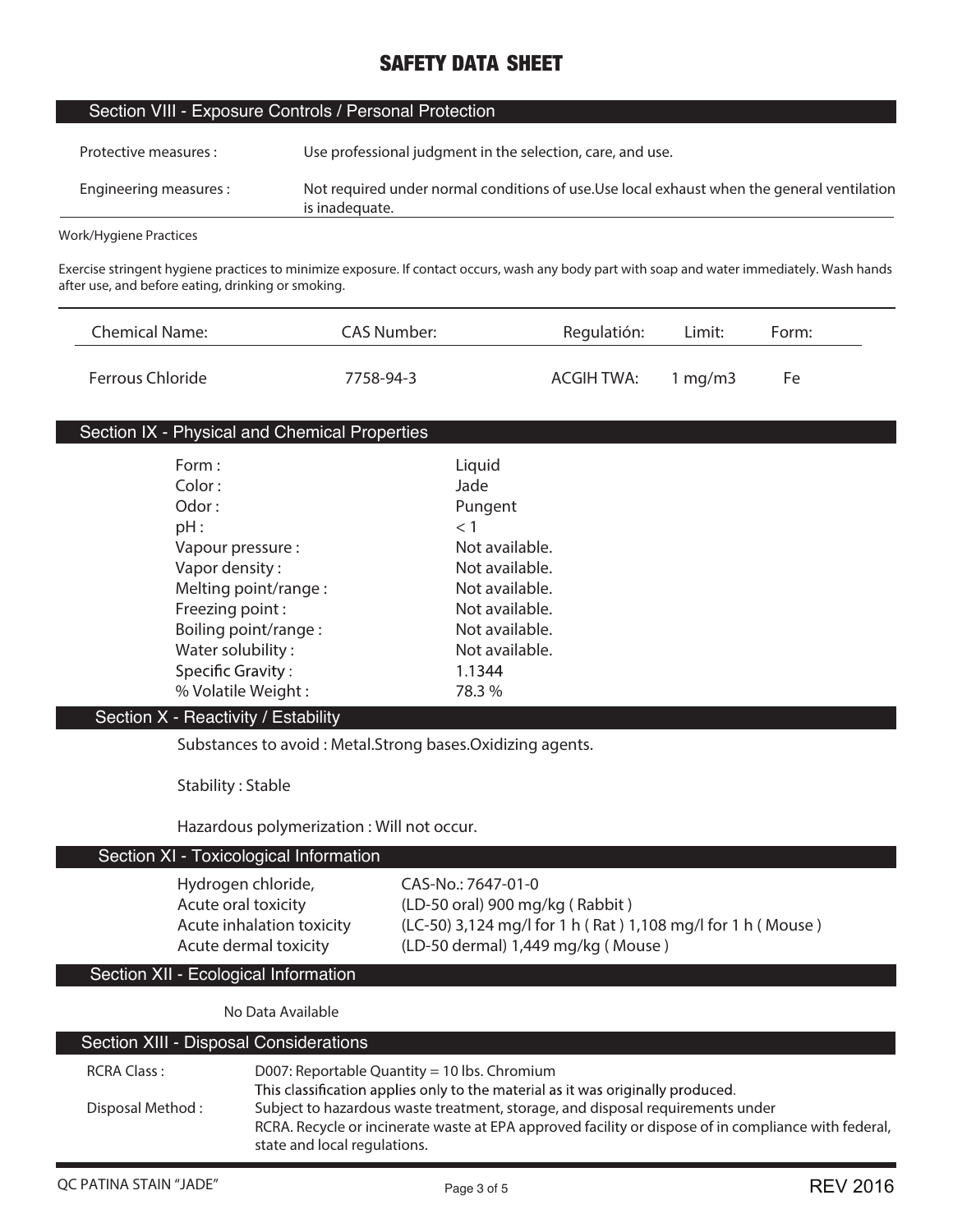| Section XIV - Transportation / Shipping Data |                                                                                    |
|----------------------------------------------|------------------------------------------------------------------------------------|
| CFR / DOT:                                   | UN3264, Corrosive liquid, acidic, inorganic, n.o.s. (Hydrochloric Acid), 8, PG III |
| TDG:                                         | UN3264, CORROSIVE LIQUID, ACIDIC, INORGANIC, N.O.S. (Hydrochloric Acid), 8, PG III |
| IMDG:                                        | UN3264, CORROSIVE LIQUID, ACIDIC, INORGANIC, N.O.S. (Hydrochloric Acid), 8, PG III |
| Further Information:                         | The above shipping description.                                                    |

# Section XV - Regulatory Information

#### North American Inventories:

All components are listed or exempt from the TSCA inventory. This product or its components are listed on, or exempt from the Canadian Domestic Substances List.

U.S. Federal Regulations:

SARA 313 Components : Copper Chloride CAS: 7447-39-4 Hydrogen chloride CAS: 7647-01-0 Chromic acid , disodium salt CAS: 10588-01-9

SARA 311/312 Hazards : Acute Health Hazard OSHA Hazardous Components : Copper Chloride CAS: 7447-39-4 Hydrogen chloride CAS: 7647-01-0 Chromic acid , disodium salt CAS: 10588-01-9

OSHA Status: Considered hazardous based on the following criteria: Irritant OSHA Flammability : Not Regulated Regulatory VOC (less water and exempt solvent) : 0 g/l VOC Method 310 : 0.00 %

U.S. State Regulations:

| <b>MASS RTK Components:</b> |                             |                 |  |
|-----------------------------|-----------------------------|-----------------|--|
|                             | Copper Chloride             | CAS: 7447-39-4  |  |
|                             | Hydrogen chloride           | CAS: 7647-01-0  |  |
|                             | Chromic acid, disodium salt | CAS: 10588-01-9 |  |
| Penn RTK Components :       |                             |                 |  |
|                             | Water                       | CAS: 7732-18-5  |  |
|                             | Copper Chloride             | CAS: 7447-39-4  |  |
|                             | Hydrogen chloride           | CAS: 7647-01-0  |  |
|                             | Chromic acid, disodium salt | CAS: 10588-01-9 |  |
| NJ RTK Components :         |                             |                 |  |
|                             | Water                       | CAS: 7732-18-5  |  |
|                             | Copper Chloride             | CAS: 7447-39-4  |  |
|                             | Hydrogen chloride           | CAS: 7647-01-0  |  |
|                             | Chromic acid, disodium salt | CAS: 10588-01-9 |  |

Components under California Proposition 65: None known.